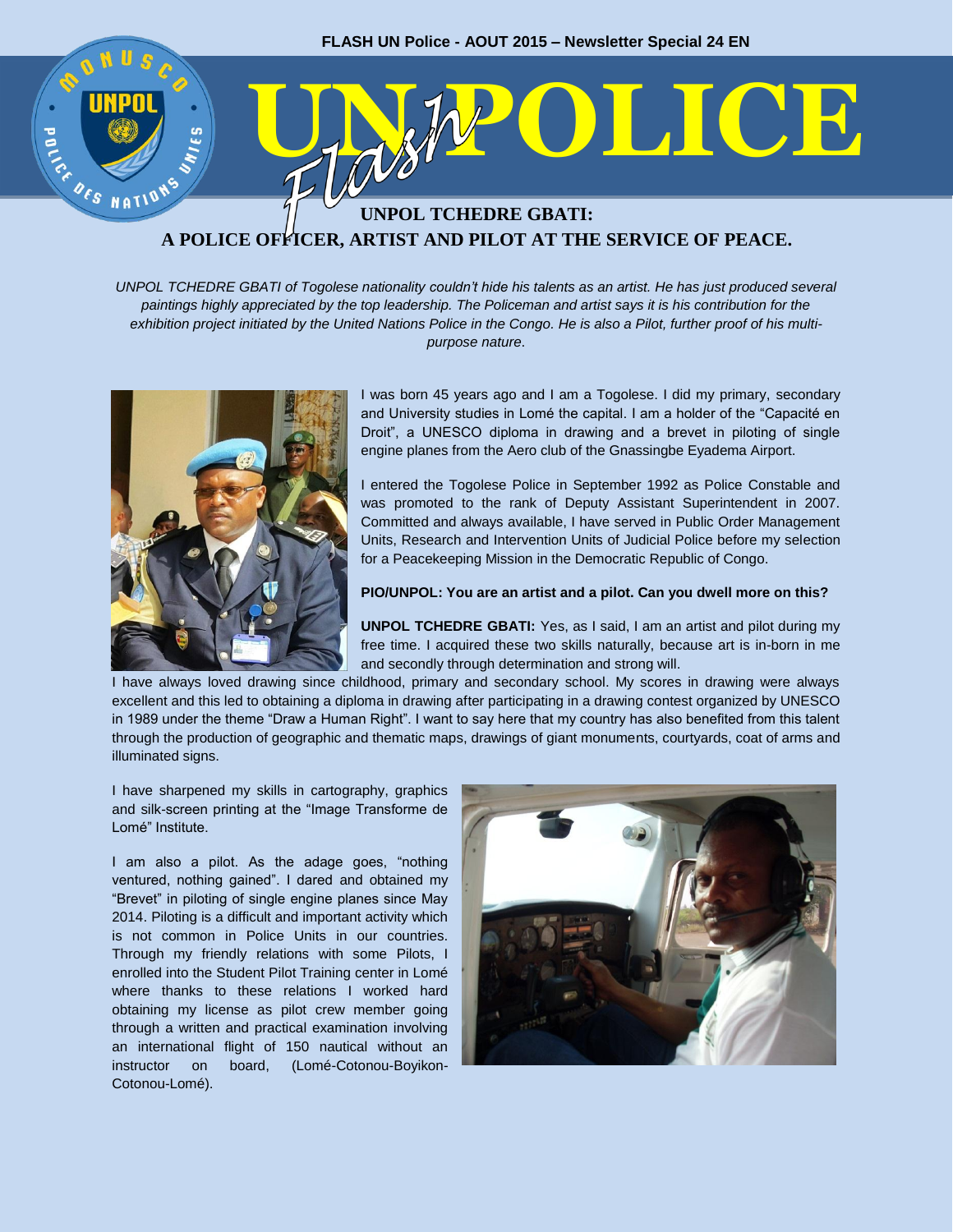## **PIO/UNPOL: You have just completed artistic works for the Police Component of MONUSCO. What motivated you to do this?**

It is necessary to put one's knowhow into use. This is why as early as during the contingent meeting of my country, I have always volunteered to do paintings as gifts to the leadership of the Police component. This year I did a statuette

representing General Pascal CHAMPION and portraits of other leadership members such as Colonel Tabasky DIOUF and others.

Coming back to your question on these paintings that I have done for the Police Component, I was inspired by the enormous work that our respective mandates have conferred on United Nations Peacekeeping Missions throughout the world. One image can speak more than a book, thus, these paintings are meant to convey



messages within the United Nations. Amongst them there are portraits of his Excellency, the Secretary General of the United Nations and his Special Representative in the Democratic Republic of Congo (DRC). The portraits of these illustrious people are for us United Nations Police Officers of MONUSCO, a living testimony of our recognition for their efforts towards lasting peace in the DRC and even beyond. As for the other paintings, I have offered them to the Police component for the arts exhibition project.

## **You are in Bukavu Sector since you arrived the Mission, can you tell us something about this experience?**

I was deployed to Bukavu Sector on  $7<sup>th</sup>$  July 2014 as Trainer and Adviser. Within the scope of capacity building of the Congolese National Police (PNC), I have taken active part in the Sector missions in all PNC Police Units and detention facilities in Bukavu. Having drawn the attention of my supervisors quickly, they did not hesitate appointing me Focal Point in several domains such as: Protection of civilians, Sexual Violence and HIV/AIDS, atrocities against or by PNC and military officers of the DRC, Head of the Advising Unit of the Sector. I am also Deputy Team Leader of the Shabunda Island of Stability where I have participated in setting up the bases for defined objectives namely, stabilization and restoration of state authority through the drawing of maps of armed groups present in the area. Since June 2015, I have been in the training Unit as tandem of the Deputy Chief of Sector in charge of training. I am also a trainer at the Jules Moke Police School in Bukavu. I have participated in the training of 17 trainers on the theme: "organizing and conducting a training session" and also the refresher training of 230 PNC Officers in Public Order Management and Intervention gestures and technics.

## **Have you been able to put your knowledge as a pilot to use in the Mission?**

I have never concealed my knowledge from the Leadership of the component since I came to the Mission. I have always talked about my professional aptitude with documented evidence. This is why General Pascal CHAMPION appointed me in January 2015 as UAS/UAV Chief Focal Point for Bukavu Sector. Despite the non-availability of the aircrafts that were taken to Bunia for other missions, I carried out two contact visits to exchange with the Office in charge of UAS/UAV at the Headquarters in Goma. I equally drafted a work plan for UAS in South Kivu, precisely in Bukavu and Islands of Stability Sites with the aim of perfecting our activities and having precise information on the thematic maps that I have drawn in Shabunda. I have also forwarded some recommendations to the hierarchy in respect of implanting a command and pilot unit of UAVs at Kavumu in order to cover the 200 Km range of these aircrafts in the respective missions of the Sector. I wish that United Nations Police Officers be part of the UAS-Cell-Staff-Officers Unit to valorize our capacities and project the image of the Police component.